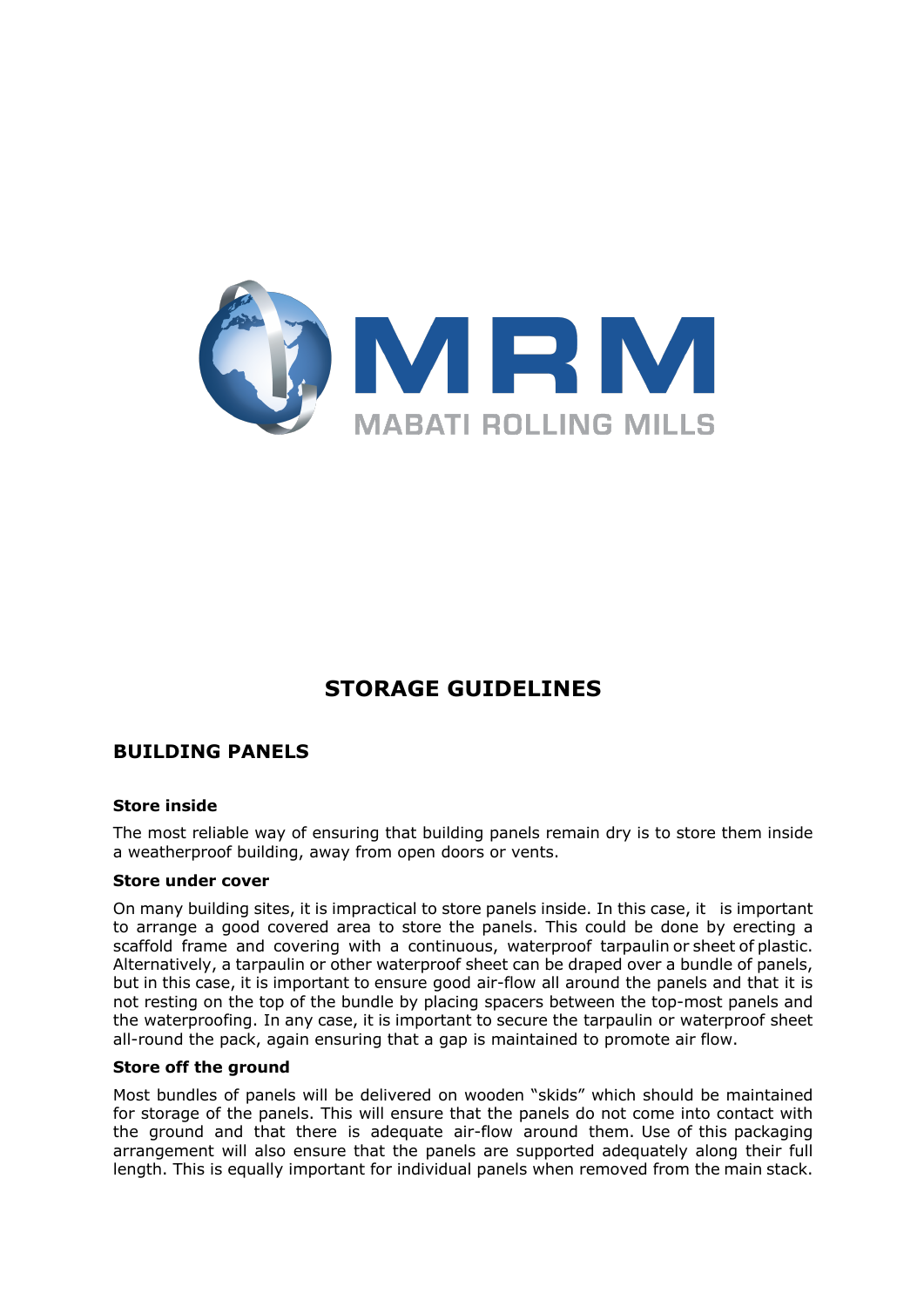Ideally, panels should be raised off the ground at least 30cm to ensure good air flow, no splashing and to minimize the risk of damage.

#### **Store on a slope**

While panels should always be stored on smooth, level ground, it is advisable to store them on a slight slope ( $3^{\circ}$  –  $5^{\circ}$ ) so that any water which might creep in will run off.

#### **Lift with care**

If panels or bundles are lifted with a crane, nylon slings should be used and never wire rope slings, however, this will always risk damaging the edge, so extra care must be taken. A better alternative is to use a specially designed spreader bar which ensures that the weight is taken at the right points. For sandwich panels, specially designed suction-cup devices are often used which support the panels well and minimize any risk of damage. If a forklift truck is used, the forks must be arranged to support the panel along its length, alternatively a spreader arrangement should be used. Where panels are handled manually, they should be lifted from the edge and carried upright with the long edge horizontal. For panels over 3m in length, two or more people should be used to support the panel and prevent buckling.

# **SHEETS**

## **Store inside**

The easiest way to ensure that the material is kept dry is to always store it inside.

## **Store in a temperature-controlled environment**

Coated steel can weigh up to 20 tonnes and even small ones can weigh in excess of 1 tonne. Any debris or unevenness will result in this weight being supported on a very small area. A small indentation on the outer lap can travel several laps into the coil and cause many metres of scrap. Ideally, dedicated storage facilities should be used, but it is always essential that whatever a coil sits on is clean and smooth.

#### **Avoid condensation**

If it is not possible to store sheets at a constant temperature, then theoperator should always be vigilant to avoid rapid temperature changes (such as taking material from an unheated warehouse at 0°C to a heated one at 20°C) which could lead to condensation on the steel.

#### **Take care over storage**

Packs of sheets are generally delivered and stored on a framework of wooden battens. It is important to ensure that these battens remain in good condition and they remain vertical to ensure their correct loading and the avoidance of pressure-spots. If the stack is removed from the original packaging, it is important to ensure that it is adequately supported and never placed directly onto the ground.

#### **Limit the height of sheet stacks**

It is often necessary to stack packs of sheet on top of each other. However, care should be taken since this will increase the amount of handling required to access different sheets. The height of stacks should be limited to avoid excessive pressure being applied to those at the bottom. Some products are particularly susceptible to marking from this pressure and advice should be sought from the manufacturer for these cases. Where multiple bundles of sheets are stacked, care should be taken to align the timber bearers on



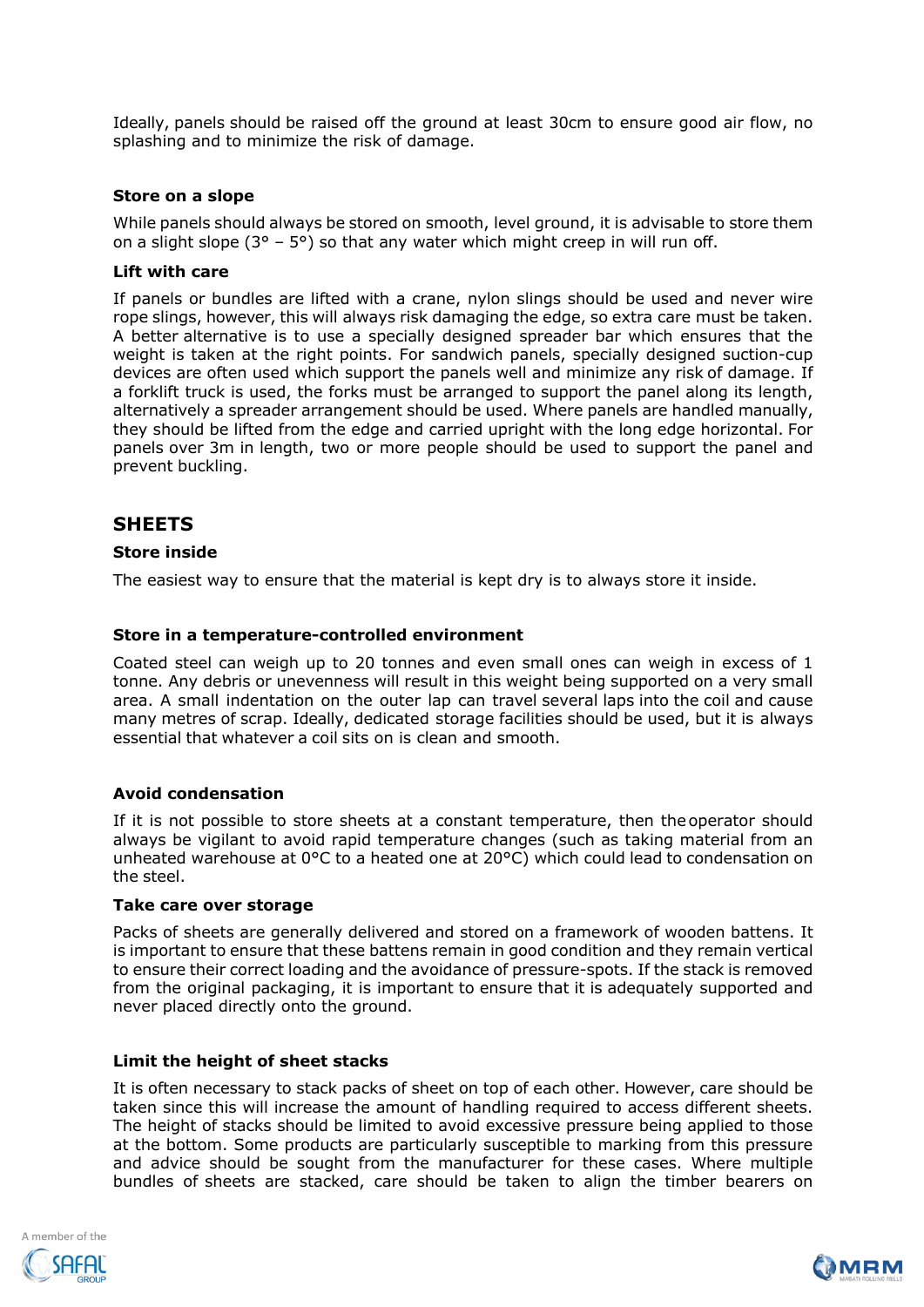successive packs.

## **Handle with care**

It is advisable, wherever possible, to use suction or magnetic lifting devices to lift sheets from packs and where this is not possible, sheets should never be dragged from packs which could result in scratching. It is also advisable, where possible, to handle sheets on the reverse side so that any damage does not affect the appearance of the finished article.

#### **Condition the material before using**

Some prepainted steel products are designed to be processed at a certain temperature, for example to ensure the optimum flexibility. In these cases, it is important that the sheets are stored at this temperature for at least 24 hours before use. It is always advisable to seek guidance from the supplier whenever using a new product.

# **COATED STEEL**

#### **Store inside**

The easiest way to ensure that the material is kept dry is to always store it inside.

#### **Store in a temperature-controlled environment**

Even when inside, if the air temperature varies greatly, condensation can form on coated steel which can promote corrosion, so it is best to ensure that the coil storage temperature remains reasonably constant.

#### **Avoid condensation**

If it is not possible to store coated steel at a constant temperature, then the operator should always be vigilant to avoid rapid temperature changes (such as taking a coil from an unheated warehouse at  $0^{\circ}$ C to a heated one at  $20^{\circ}$ C) which could lead to condensation on the steel. This can particularly be true when coated steel is delivered straight into a heated warehouse, so it is essential that it is given good ventilation to remove any condensation as quickly aspossible.

#### **Use dedicated storage facilities**

The best storage solution is to use purpose-made stillages with coil contact points which are either wooden, rubber or covered in felt. Stillages should be inspected regularly to ensure that they remain in good condition. The coated steel contact surfaces should usually form a V-shape to hold the coil adequately and prevent ovalisation. If it must be placed directly on the ground, it is best to use rubber or felt mats underneath which spread the weight. If they are delivered on wooden pallets, these generally represent a good storage solution and it is often best to leave them on the pallets until use. However, small, partused coated steel sometimes does not sit on wooden pallets as intended, so care is needed.

#### **Avoid double-stacking**

It is often tempting to store a second row of coated steel on top of the first (doublestacking) or even to multiple-stack coated steel. This practice increases the likelihood of damage, because more handling is required, and also increases the weight on the bottom so increasing the possibility of indentations or pressure marking. Double-stacking also dramatically increases the risk of accidents with coated steel. For both reasons of safety and avoiding damage, double- stacking is to be avoided wherever possible. Coated steel stored with the bore vertical (so-called eye to the sky) can sometimes be safely multiple stackedon pallets, but it is essential in this case to ensure that the top cover of the coated steel will cause no damage and will allow the next one sit safely on top.